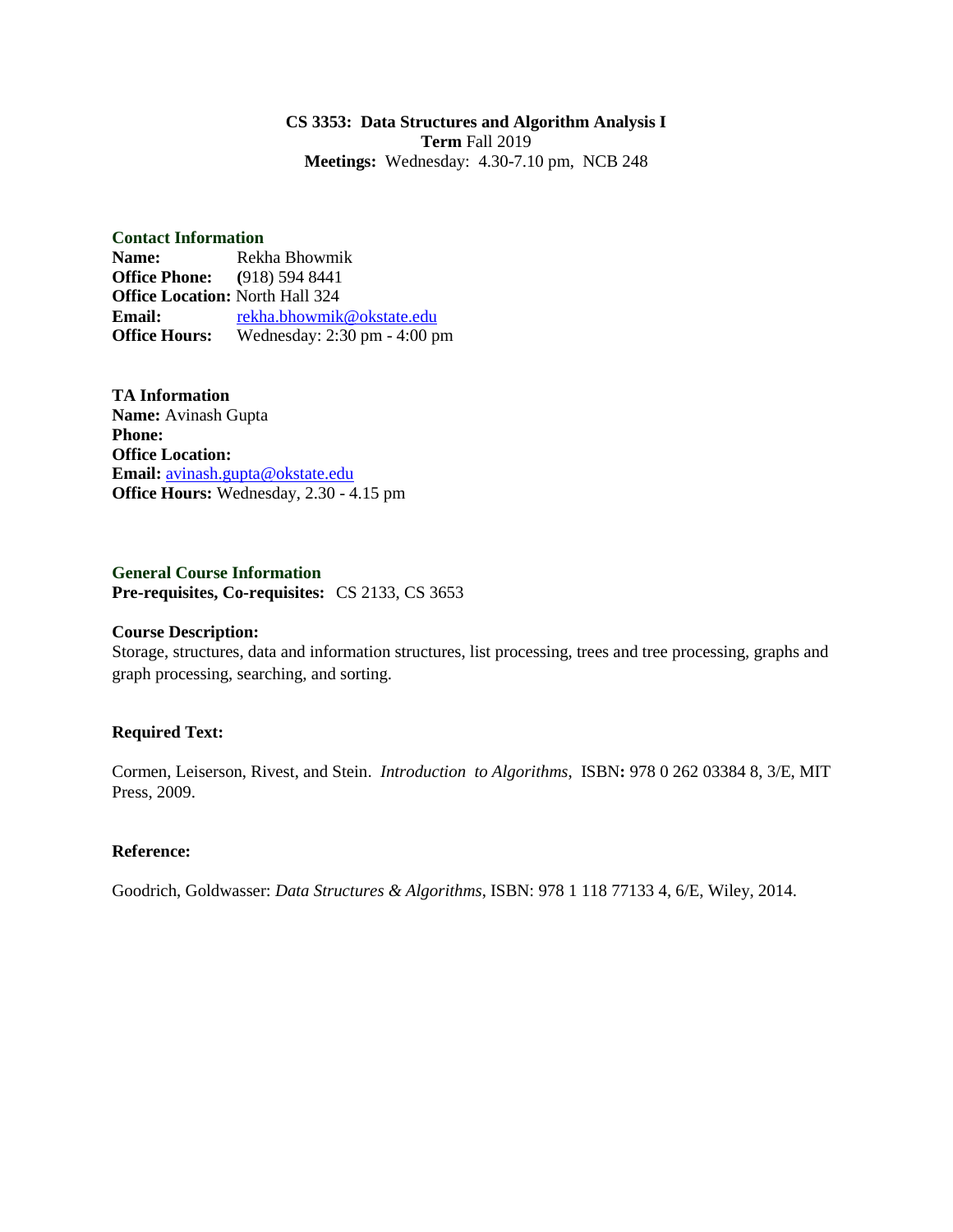# **Assignments & Academic Calendar**

| Week #         | Day/Date         | <b>Material to be Covered</b>        | <b>Text</b>        |
|----------------|------------------|--------------------------------------|--------------------|
| 1              | Aug $21$         | The Role of Algorithms in Computing, | Chap 1             |
|                |                  | <b>Insertion sort</b>                | Chap 2             |
| $\overline{2}$ | Aug 28           | Asymptotic notation                  | Chap 3             |
|                |                  | Divide and Conquer                   | Chap 4             |
| 3              | Sept 4           | Sorting: Heap sort                   | Chap 6             |
|                |                  | Sorting: Quick sort                  | Chap 7             |
| 4              | Sept 11          | Sorting in Linear time               | Chap 8             |
|                |                  | Data Structures:                     | Chap 10            |
|                |                  | Stacks and queues                    |                    |
|                |                  | Linked lists                         |                    |
| 5              | Sept 18          | Data Structures:                     | Chap 10            |
|                |                  | Stacks and queues                    |                    |
|                |                  | Linked lists                         |                    |
| 6              | Sept 25          | Test 1                               |                    |
| $\overline{7}$ | Oct 2            | Hash tables                          | Chap 11            |
| 8              | Oct 9            | <b>Binary Search Trees</b>           | Chap 12: 12.1-12.3 |
| 9              | Oct 16           | Red-black trees:                     | Chap 13: 13.3      |
|                |                  | - Insertion, Deletion, Quiz          |                    |
| 10             | Oct 23           | <b>Dynamic Programming</b>           | Chap 15            |
|                |                  | -knapsack problem                    |                    |
| 11             | Oct 30           | Greedy Algorithms, Elementary graph  | Chap 16, Chap 22   |
|                |                  | algorithms                           |                    |
| 12             | Nov <sub>6</sub> | Test 2                               |                    |
| 13             | Nov $13$         | Minimum Spanning Trees: Kruskals     | Chap 23            |
|                |                  | algorithm, Prim's algorithm          |                    |
| 14             | <b>Nov 27</b>    | Shortest paths: Dijkstra's algorithm | Chap 24            |
| 15             | Dec 4            | Shortest paths: Dijkstra's algorithm | Chap 24            |
|                | Dec 11           | <b>Final</b>                         |                    |

## **Exams**

There will be two tests, one Quiz and a Final exam.

**Test 1: Wed, Sept 25 Quiz : Wed, Oct 16 Test 2: Wed, Nov 6 Final: Wed, Dec 11**

|                                               | The grade will be determined as described below.                                               |                               |  |
|-----------------------------------------------|------------------------------------------------------------------------------------------------|-------------------------------|--|
| <b>Grading</b><br>(credit)<br><b>Criteria</b> | Test 1:<br>Test 2:<br><b>Quiz:</b><br><b>Final Exam:</b><br>Assignments[8]: 40%<br>Attendance: | 15%<br>15%<br>5%<br>20%<br>5% |  |